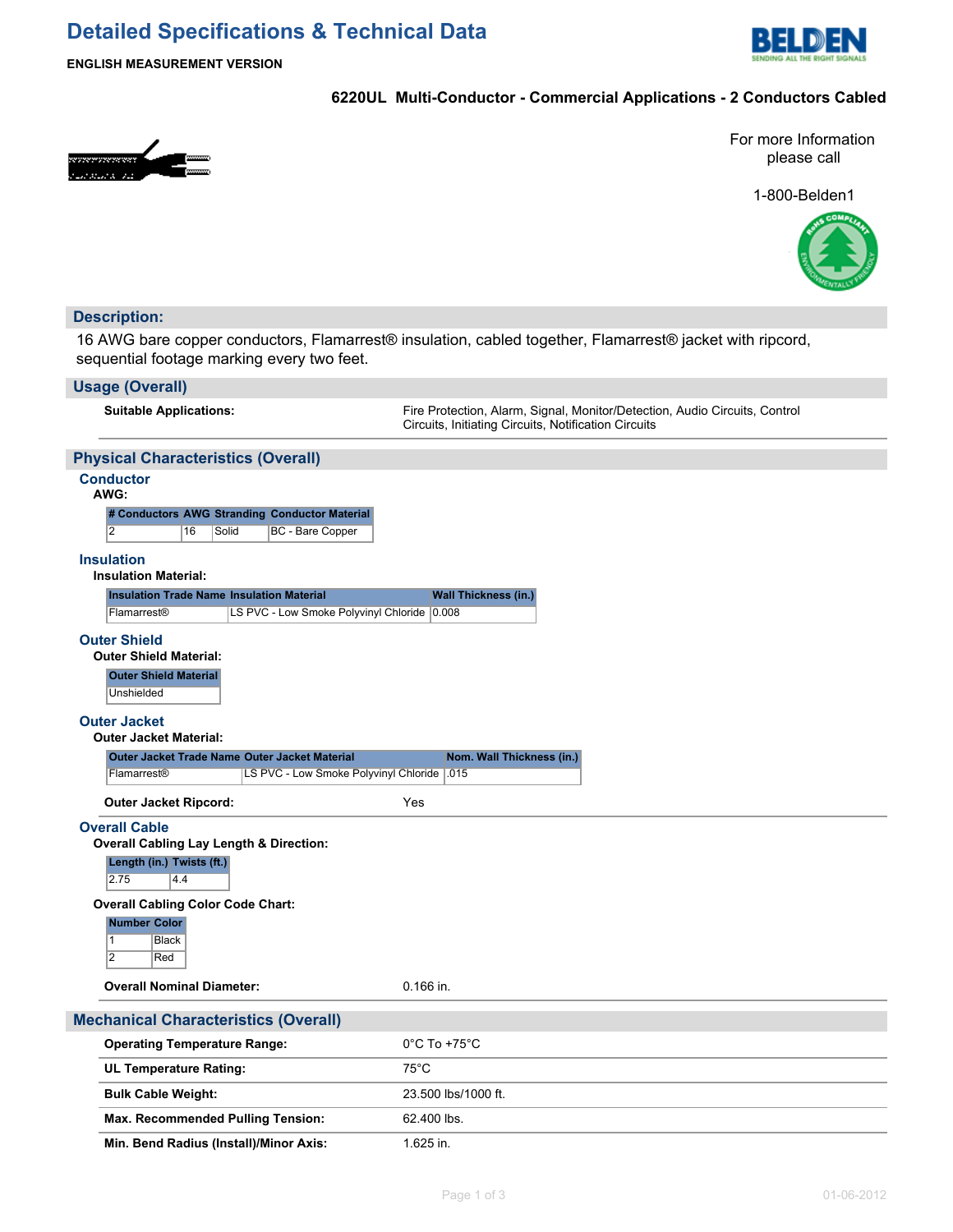

# **ENGLISH MEASUREMENT VERSION**

# **6220UL Multi-Conductor - Commercial Applications - 2 Conductors Cabled**

| <b>Applicable Specifications and Agency Compliance (Overall)</b> |                                |
|------------------------------------------------------------------|--------------------------------|
| <b>Applicable Standards &amp; Environmental Programs</b>         |                                |
| NEC/(UL) Specification:                                          | <b>FPLP</b>                    |
| <b>NEC Articles:</b>                                             | 760                            |
| <b>EU CE Mark:</b>                                               | Yes                            |
| EU Directive 2000/53/EC (ELV):                                   | Yes                            |
| EU Directive 2002/95/EC (RoHS):                                  | Yes                            |
| EU RoHS Compliance Date (mm/dd/yyyy):                            | 04/01/2005                     |
| EU Directive 2002/96/EC (WEEE):                                  | Yes                            |
| EU Directive 2003/11/EC (BFR):                                   | Yes                            |
| CA Prop 65 (CJ for Wire & Cable):                                | Yes                            |
| MII Order #39 (China RoHS):                                      | Yes                            |
| <b>Other Specification:</b>                                      | California State Fire Marshall |
| <b>Flame Test</b>                                                |                                |
| <b>UL Flame Test:</b>                                            | <b>NFPA 262</b>                |
| <b>Plenum/Non-Plenum</b>                                         |                                |
| Plenum (Y/N):                                                    | Yes                            |
| <b>Non-Plenum Number:</b>                                        | 5220UL                         |
| <b>Electrical Characteristics (Overall)</b>                      |                                |
| Nom. Inductance:                                                 |                                |
| Inductance (µH/ft)                                               |                                |
| .15                                                              |                                |
| Nom. Capacitance Conductor to Conductor:<br>Capacitance (pF/ft)  |                                |
| 37.000                                                           |                                |
| Nom. Conductor DC Resistance:                                    |                                |
| DCR @ 20°C (Ohm/1000 ft)                                         |                                |
| 3.85                                                             |                                |
| Max. Operating Voltage - UL:                                     |                                |
| Voltage<br>300 V RMS                                             |                                |
| <b>Max. Recommended Current:</b>                                 |                                |
| <b>Current</b>                                                   |                                |
| 6.3 Amps per conductor @ 25°C                                    |                                |
| <b>Related Documents:</b>                                        |                                |
|                                                                  |                                |

No related documents are available for this product

# **Put Ups and Colors:**

| Item $#$        | Putup    | <b>Ship Weight</b> | <b>Color</b>  | <b>Notes</b> | <b>Item Desc</b>  |
|-----------------|----------|--------------------|---------------|--------------|-------------------|
| 6220UL D15U1000 | 1.000 FT | 25.000 LB          | <b>BLUE</b>   |              | 2 #16 FLRST FLRST |
| 6220UL 001U1000 | 1.000 FT | 25.000 LB          | <b>BROWN</b>  |              | 2#16 FLRST FLRST  |
| 6220UL 002U1000 | 1.000 FT | 25,000 LB          | <b>RED</b>    |              | 2#16 FLRST FLRST  |
| 6220UL 0021000  | 1.000 FT | 24.000 LB          | RED           | С            | 2 #16 FLRST FLRST |
| 6220UL 002500   | 500 FT   | 12.000 LB          | RED           |              | 2#16 FLRST FLRST  |
| 6220UL 003C500  | 500 FT   | 11.000 LB          | <b>ORANGE</b> |              | 2 #16 FLRST FLRST |
| 6220UL 003U1000 | 1.000 FT | 25.000 LB          | <b>ORANGE</b> |              | 2 #16 FLRST FLRST |
| 6220UL 004C500  | 500 FT   | 12.000 LB          | <b>YELLOW</b> |              | 2 #16 FLRST FLRST |